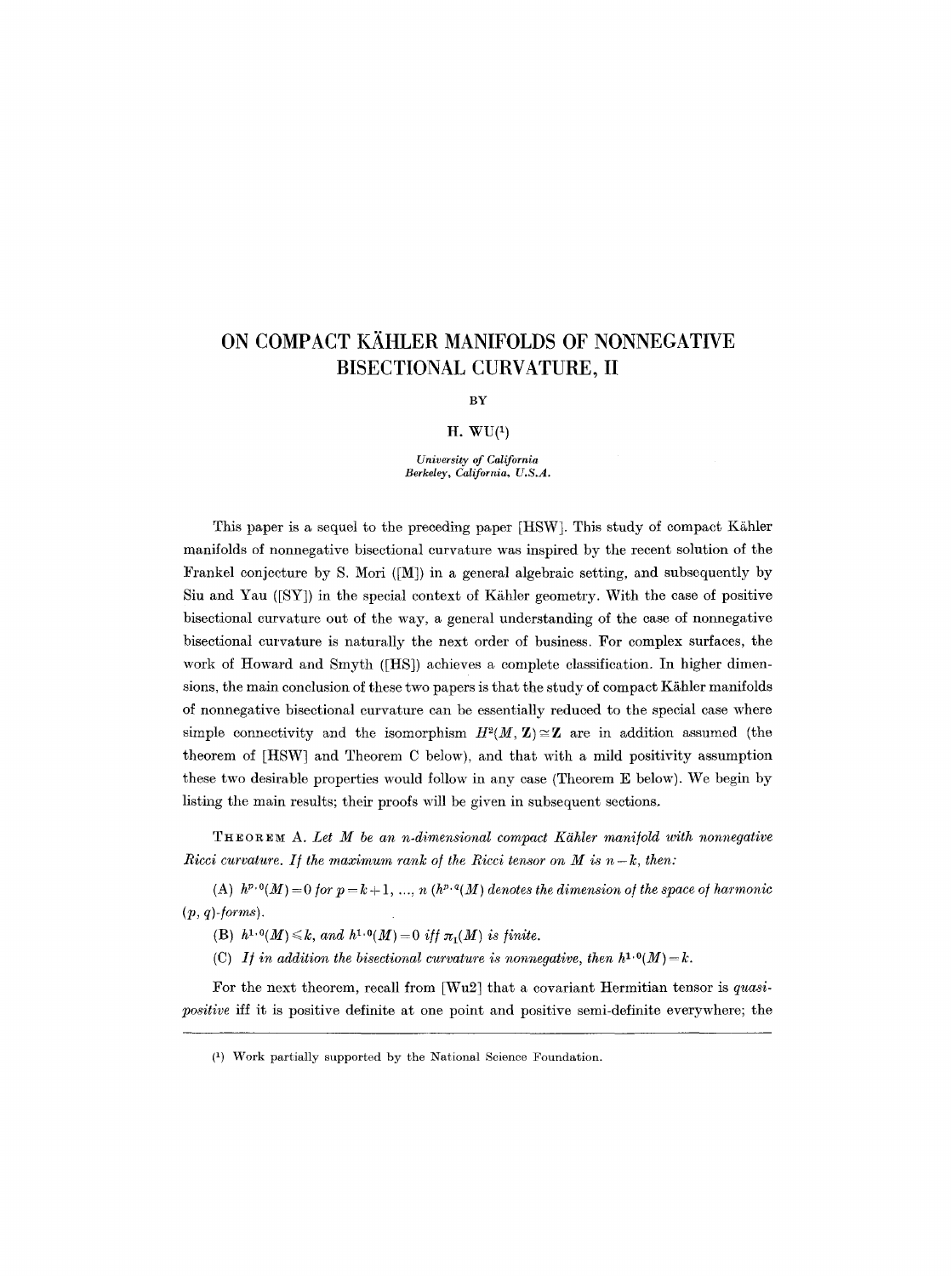**58**  $\mathbf{H} \cdot \mathbf{W} \mathbf{U}$ 

Chern class of a holomorphic line bundle is *quasi-positive* iff it contains a quasi-positive real  $(1,1)$ -form. (Throughout this paper, the cohomology ring over C is identified with the deRham cohomology ring.)

**THEOREM B.** A compact Kähler manifold M satisfying any one of the following condi*tions is a simply connected algebraic manifold without any nonzero holomorphic q-form/or*   $q \geqslant 1$ :

- (A) The first Chern class  $c_1(M)$  is quasi-positive.
- (B) *M* has nonnegative bisectional curvature and  $h^{1,0}(M) = 0$ .
- (C) *M* has nonnegative bisectional curvature and  $h^{1,1}(M)=1$ .

The fact that M is algebraic if  $c_1(M)$  is quasi-positive is a special case of a theorem of Riemenschneider ([R]); the fact that M is simply connected if  $c_i(M)$  is quasi-positive generalizes a theorem of Kobayashi ([K]) who assumed that  $c_1(M)$  is positive. Theorem B together with the theorem of [HSW] imply that if the first Chern class of a compact Kähler manifold of nonnegative bisectional curvature is quasi-positive, then the manifold possesses an Einstein-Kähler metric.

THEOREM C. Let  $M_1$ ,  $M_2$  be simply connected compact manifolds and let  $M \equiv M_1 \times M_2$ . *Then every Kähler metric with nonnegative bisectional curvature on M is a product of Kähler metrics on*  $M_1$  and  $M_2$ . In particular, M possesses a Kähler metric of nonnegative bisectional *curvature iff each of*  $M_1$  *and*  $M_2$  *does.* 

The assumption of simple-connectivity in the preceding theorem is necessary because there are many flat complex tori which are biholomorphic but not isometric to a product of tori. This isometric splitting phenomenon is formally analogous to a theorem of Paul Yang  $(|Y|)$  on compact Kähler manifolds of negative bisectional curvature, but the underlying reasons are entirely different. In fact, the proof of Theorem C touches on the cancellation problem for complex manifolds (cf. [Br]), but we managed to bypass this difficult question by systematically exploiting the Kähler assumption on the metric. The proof of Theorem C also shows that if a product of simply connected compact complex manifolds is biholomorphic to a Hermitian symmetric space, then so is each factor. The next theorem uses a few technical concepts: a holomorphic line bundle is *quasi-positive* iff its Chern class is; an *exceptional analytic set* in a complex space is understood in the sense of the well-known work of Grauert ([G]); *blowing-up* and *blowing-down* along a submanifold are understood in the usual sense of quadratic transforms (cf. [GrH], pp. 602-608).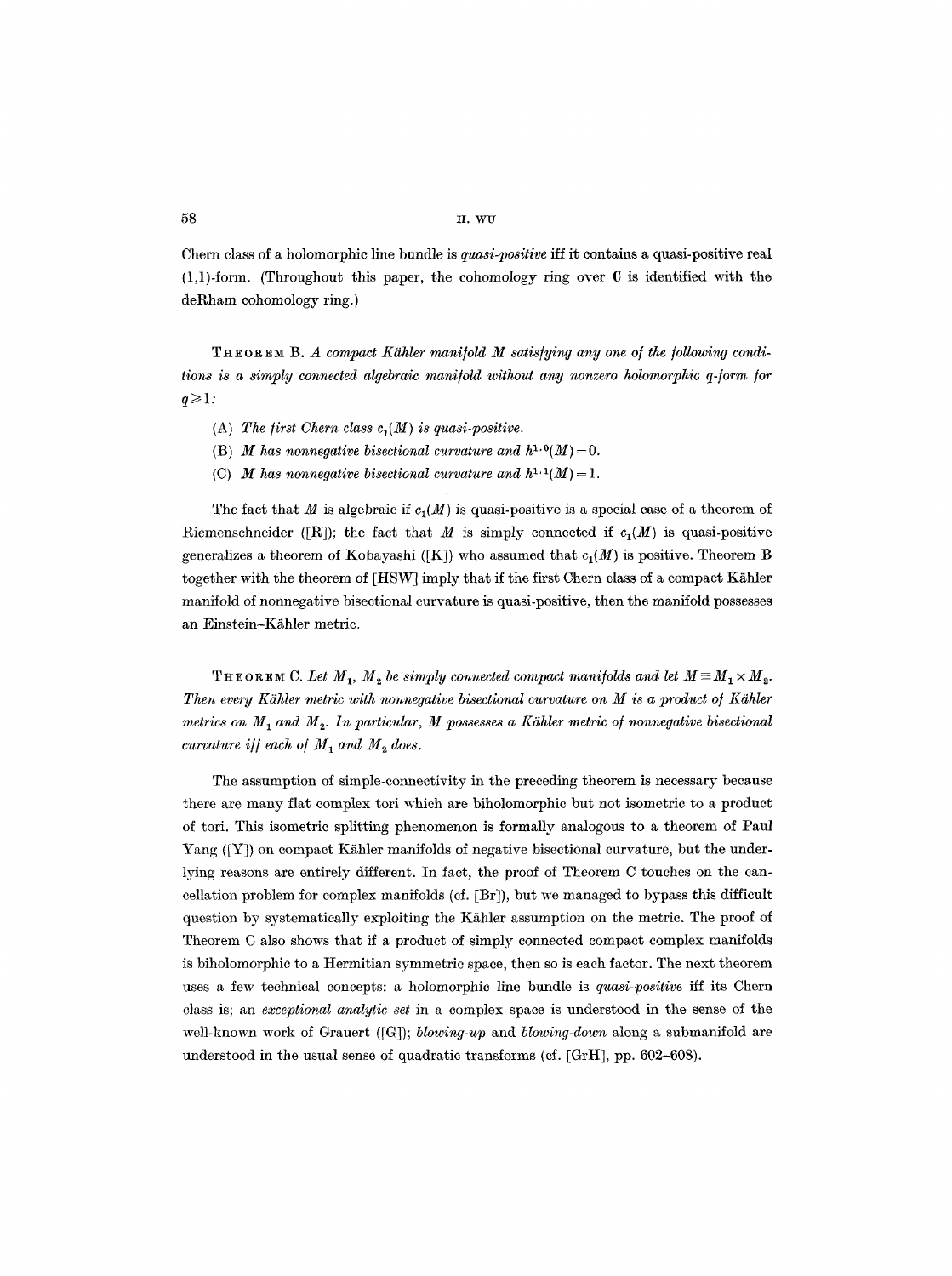THEOREM D. Let M be a simply-connected Kähler manifold of nonnegative bisectional *curvature. Then:* 

- (A) *Every quasi-positive holomorphic line bundle on M is positive.*
- (B) *Every holomorphic line bundle on M de/ined by a nonzero e//ective divisor is positive.*
- (C) *M* cannot be blown-down along a submanifold.

(D) If  $H^2(M, \mathbb{Z}) \cong \mathbb{Z}$  and  $\dim M+3$ , then M has no exceptional nonsingular hyper*sur/aces.* 

Conditions  $(A)$ - $(C)$  above are usually false and in general quite elusive; it is therefore remarkable that they should hold for an identifiable sub-collection of complex manifolds. We conjecture that compact Kähler manifolds of nonnegative bisectional curvature (simply-connected or not) are *minimal* in the sense that if M is such a manifold and  $\tau: M \rightarrow$ M' is a holomorphic map into a compact complex manifold M' such that  $\tau$  is biholomorphic outside an analytic subset of  $M$ , then  $\tau$  is globally biholomorphic on  $M$ .

Because of Theorem C and the theorem of [HSW], it is of interest to determine which of the compact Kähler manifolds of nonnegative bisectional curvature satisfy  $\pi_1(M)=1$ and  $H^2(M, \mathbb{Z}) \cong \mathbb{Z}$ . The following is a general criterion in terms of the positivity of a certain exterior power of the holomorphic tangent bundle.  $\wedge^k TM$  (the kth exterior power of the holomorphic tangent bundle *TM)* is said to be *quasi-positive* iff its curvature (with respect to the metric induced by the Kähler metric) is everywhere nonnegative and positive at a point. In greater detail, let  $R_{xy}$  w be the curvature tensor of the Kähler metric and let  $\{e_1, ..., e_n, Je_1, ..., Je_n\}$  be an orthonormal basis of the tangent space  $M_m$  at  $m \in M$ ; then the quasi-positivity of  $\wedge^k TM$  means that for all  $m \in M$ , for all  $x \in M_m$  and for all orthonormal bases  $\{e_i,Je_i\}$  of  $M_m$ ,  $\sum_{i=1}^k \langle R_{e_i}g_i, x, Jx \rangle \geq 0$ , and that there exists an  $m \in M$  at which strict inequality holds whenever  $x+0$  (cf. [KW] and [S] for more details). With this definition, *TM* being quasi-positive means exactly that M has *quasi-positive bisectional curvature,*  i.e., all bisectional curvatures are nonnegative everywhere and are all positive at a point (cf. [Gr]).

THEOREM E. *Let M be a compact Kbhler mani/old with nonnegative bisectional curvature and suppose* 

> $\wedge^m TM$  is quasi-positive if  $\dim M = 2m$ ,  $\wedge^{m+1} TM$  is quasi-positive if  $\dim M = 2m + 1$ .

*Then M is simply connected and H<sup>2</sup>(M, Z)*  $\cong$  **Z**.

Simple examples, e.g.,  $P_m \mathbb{C} \times P_m \mathbb{C}$  and  $P_m \mathbb{C} \times P_{m+1} \mathbb{C}$ , show that the theorem is optimal with respect to the positivity assumption. The proof of the theorem itself is nothing more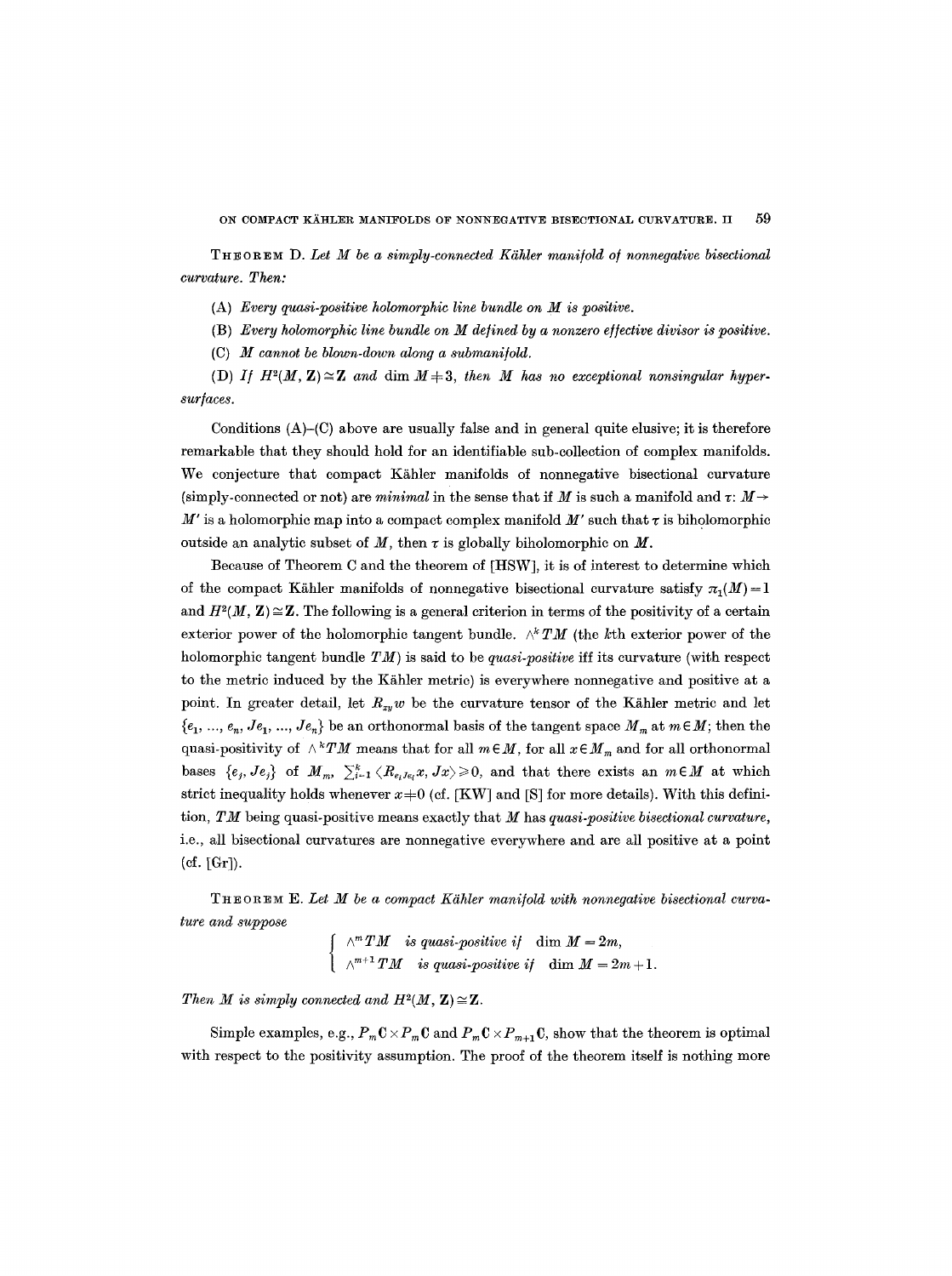$60$  **H**, WU

than a refinement of the arguments of M. Berger, Bishop, Goldberg and Kobayashi ([BG],  $[GK]$ ).

As mentioned earlier, the theorem of [HSW] and Theorem C above together suggest a more detailed study of compact Kähler manifolds  $M$  of nonnegative bisectional curvature which further satisfy  $\pi_1(M)=1$  and  $H^2(M, Z)\cong \mathbb{Z}$ . For these manifolds, the results of [M] and [SY] point to the strong possibility that the free part of  $H_o(M, Z)$  should be integral multiples of a rational curve in  $M$ . To be more precise, this would be the case if one could show that, under the above assumptions, every energy minimizing map from the Riemann sphere into  $M$  is either holomorphic or anti-holomorphic (see Proposition 1 of  $[SY]$ ). Assuming this for the moment, then the method of [SY] would prove a more general statement: *a compact Kähler manifold of quasi-positive bisectional curvature is biholomorphic to complex projective space;* such a result would seem inaccessible to purely algebraic methods. Returning to those M with  $\pi_1(M) = 1$  and  $H^2(M, Z) \cong \mathbb{Z}$ , one *conjectures* (with a bit of wishful thinking to be sure) that they are all biholomorphic to irreducible Hermitian symmetric spaces; furthermore, the rank of the symmetric space should be related to the least integer k such that  $\wedge^k TM$  is quasi-positive. In connection with the latter, note the discussion at the beginning of Section 4 below. A more modest conjecture is that these manifolds are at least rational algebraic manifolds.

This paper has many points of contact with [Wu2]. The author would like to thank S. Kobayashi, 0. Riemenschneider and J. A. Wolf for supplying the needed technical information.

#### **Section 1**

This section supplies the proofs of Theorems A and B. We shall assume the preliminary material in Section 1 of [HSW].

*Proof of Theorem A.* If the Ricci tensor of M has maximum rank  $n-k$ , then the universal covering of M is holomorphically isometric to  $M' \times \mathbb{C}^l$  with  $l \leq k$ , where M' is a compact Kähler manifold whose Ricci tensor has maximum rank  $n-k$ . Consider the finite covering  $M^*{\rightarrow} M$  guaranteed by the Cheeger-Gromoll theorem such that  $M^*$  is diffeomorphic to  $M_{\#} \times T^l$ , where  $T^l$  is an *l*-dimensional complex torus and  $M_{\#}$  is a compact Kähler manifold whose universal covering is  $M'$ . Since  $M_{\#}$  has a finite fundamental group, dim  $H^1(M^*, \mathbf{R}) = \dim H^1(T^l, \mathbf{R}) = 2l \leq 2k$ . Both  $M^*$  and M being oriented, Hodge theory implies that dim  $H^1(M, \mathbf{R}) = \dim H^1(M^*, \mathbf{R}) \leq 2k$ . Hence  $h^{1,0}(M) = \frac{1}{2} \dim H^1(M, \mathbf{R}) \leq k$ . Moreover, with the same notation,  $h^{1,0}(M)=0 \Leftrightarrow \text{dim } H^1(M,\mathbf{R})=0 \Leftrightarrow \text{dim } H^1(M^*,\mathbf{R})=0 \Leftrightarrow$  $l=0$   $\Rightarrow$  the universal covering of M is the compact manifold M'; this is equivalent to the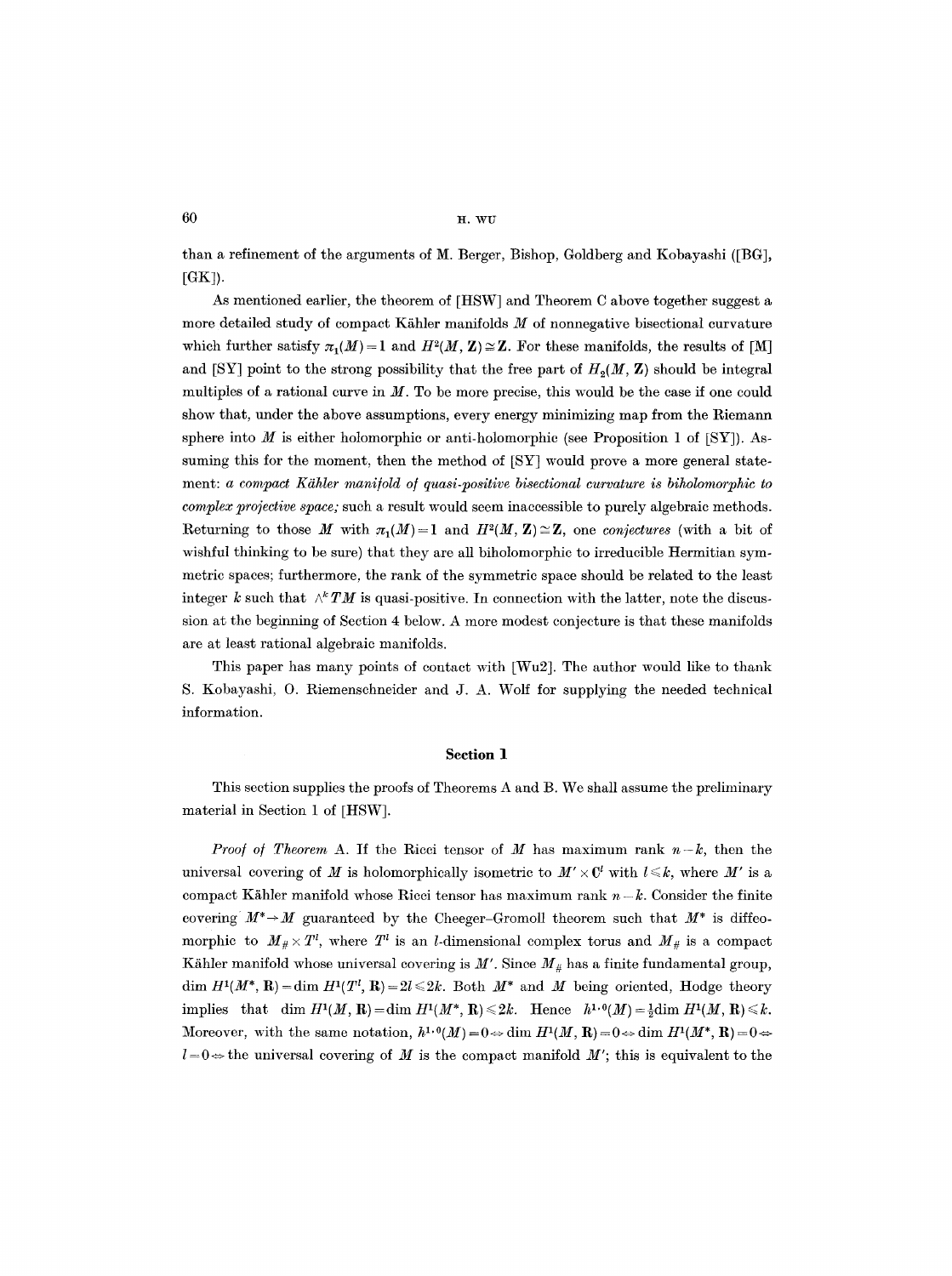finiteness of  $\pi_1(M)$ . Thus part (B) is proved. If in addition the bisectional curvature is nonnegative, then the theorem of [HSW] implies that  $l = k$ . The preceding inequalities then become equalities and (C) immediately follows. To prove part (A), i.e., the assertion concerning  $h^{p,q}(M)$ , simply note that it is a consequence of Corollary 3 of [KW] together with the remark in [Wu2] that it suffices to have the positivity of  $n-k$  eigenvalues at one point if all the eigenvalues of the Rieci tensor are everywhere nonnegative. Q.E.D.

*Proof of Theorem B.* We first recall a weak form of the Atiyah-Singer fixed point theorem ([AS], (4.6)): If M is a compact complex manifold and G is a finite group of (holomorphic) automorphisms acting on M, then for each  $g \in G$ , there is a cohomology class  $\theta_{q}$  of M such that

$$
\sum_{j} (-1)^{j} \operatorname{trace} (g \mid H^{j}(M, O)) = \theta_{g}[M^{g}], \qquad (1)
$$

where O denotes the structure sheaf of M and  $M<sup>g</sup>$  denotes the fixed point set of g in M. We have the following simple consequence.

LEMMA 1. *Let M be a compact complex mani/old without any nonzero holomorphic q-forms for*  $q \ge 1$ *, and let G be a finite group of automorphisms of M. Then every element of G* has a fixed point.

*Proof.* Indeed, since  $H^i(M, 0)$  is the space of all holomorphic j-forms, the left side of (1) reduces to 1 by hypothesis. Thus  $M<sup>g</sup>$  is never empty for each  $q \in G$ . (Note: this argument is basically not different from the one using the Hirzebruch proportionality principle, ef. e.g.  $[K]$ , Lemma 1.)  $Q.E.D.$ 

We now prove part (A) of Theorem B. Let  $\varphi \in c_1(M)$  be a quasi-positive real (1,1)form. By Yau's solution of Calabi's conjecture ([Ya]), there is a Kähler metric H on M whose Ricci form is  $\varphi$ . Thus H has quasi-positive Ricci curvature. By Theorem A,  $h^{q,0}(M) = 0$ for  $q \ge 1$ , and  $\pi_1(M)$  is finite. The finite group  $\pi_1(M)$  then acts as a group of automorphisms on the compact universal covering manifold *M'* of M. Relative to the pull-back of H to M', M' also has quasi-positive Ricci curvature. Thus also  $h^{q,0}(M')=0$  for  $q\geqslant 1$  and by Lemma 1, each element of  $\pi_1(M)$  must have a fixed point in M. This is possible only if  $\pi_1(M)$  reduces to the identity, i.e., M is itself simply connected. Finally it was already pointed out that  $M$  is algebraic because of Riemenschneider's theorem ([R]; see also the remark at the end of [Wu2]).

To prove part (B), let  $h^{1,0}(M) = 0$  and let the bisectional curvature of M be nonnegative. Since the first Betti number is zero, Corollary 1 of [HSW] shows that M is simply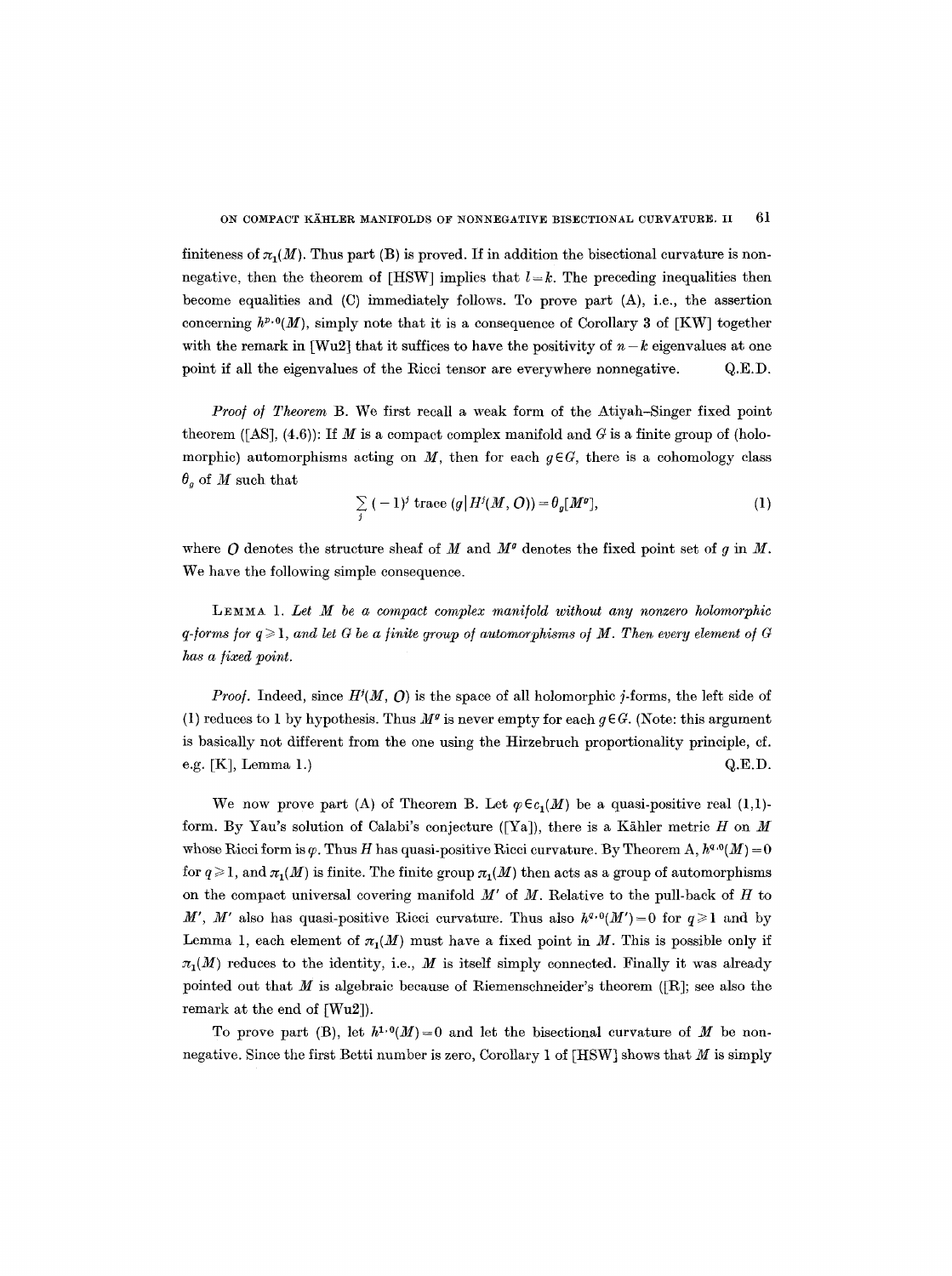$62$  **H. WU** 

connected; now the theorem of  $[$ HSW $]$  shows that  $M$  is algebraic and is without nonzero holomorphic q-forms for  $q \ge 1$  (part (B) of that theorem).

Finally to prove part  $(C)$ , let M have nonnegative bisectional curvature and let  $h^{1,1}(M) = 1$ . Suppose dim  $M = n$ . If  $n = 1$ , then M is biholomorphic to P<sub>1</sub>C by the Gauss-Bonnet theorem and the classification of compact Riemann surfaces. The theorem is then obvious in this case. Let now  $n > 1$ . If bisectional curvature is identically zero, then so is the curvature tensor. Thus there exist an *n*-dimensional complex torus  $T$  and a finite covering  $\pi: T \to M$  (cf. [Wo], Chapter 3). Then from Hodge theory,  $h^{1,1}(M) = h^{1,1}(T) = \binom{2^n}{2} > 1$ (binomial coefficient), a contradiction. Thus the bisectional curvature is positive somewhere, and so is the Ricci form  $\varphi$ . If  $\omega$  is the Kähler form of M, then  $\varphi \wedge \omega^{n-1}$  is everywhere nonnegative and is positive somewhere. Hence  $\int_M \varphi \wedge \omega^{n-1} > 0$ . On the other hand, since  $h^{1,1}(M) = 1$ , the harmonic component of  $\varphi$  is equal to  $c\omega$  for some  $c \in \mathbb{R}$ . Thus  $\int_M (c\omega) \wedge$  $\omega^{n-1} = \int_M \varphi \wedge \omega^{n-1}$ , which is positive. This proves  $c > 0$ , so that  $\varphi$  is cohomologous to the positive form  $co$ . The first Chern class of M is therefore positive, and part (C) is now a consequence of part  $(A)$ .  $Q.E.D.$ 

### **Section 2**

This section proves Theorem C. We begin with a useful lemma.

LEMMA 2. Let  $\varphi: M_1 \rightarrow M_2$  be a holomorphic map between n-dimensional compact Kähler *manifolds*  $M_1$  and  $M_2$  whose Kähler forms  $\omega_1$  and  $\omega_2$  satisfy  $\int_{M_1} \omega_1^n = \int_{M_2} \omega_2^n$  and  $\varphi^*[\omega_2] =$  $[\omega_1]$  ( $[\omega_i]$  denotes the cohomology class of  $\omega_i$ ). Then  $\varphi$  is biholomorphic.

*Proof.* Suppose  $\varphi$  is everywhere *degenerate*, i.e., the Jacobian determinant  $\mathcal{H}\varphi$  of  $\varphi$ is everywhere zero, then  $\varphi^*\omega_2^n=0$  so that  $\varphi^*[\omega_2^n]=0$ . This contradicts  $\varphi^*[\omega_2^n]=[\omega_1^n]+0$ . Thus  $\mathcal{H}\varphi$  is zero at most on a hypersurface J (possibly disconnected). Since  $M_1$  and  $M_2$  are both compact and  $\varphi$  is orientation preserving, a standard argument shows that  $\varphi$  must be onto. It remains to show  $\varphi$  is injective. We may assume  $\int_{M_1} \omega_1^n = \int_{M_2} \omega_2^n = 1$  so that  $[\omega_1^n]$ and  $[\omega_2^n]$  are the fundamental cohomology classes of  $M_1$  and  $M_2$  respectively. Since  $\varphi^*[\omega_2^n]$  =  $[\omega_1^n]$ , the topological degree of  $\varphi$  is equal to 1. Since  $\varphi$  is orientation preserving, Sard's theorem plus standard algebraic topology show that for all regular values y of  $\varphi$  in  $M_{2}$ (i.e.,  $\forall y \in M_{2} - \varphi(J)$ ),  $\varphi^{-1}(y)$  consists of exactly one point. (This can also be proved without any algebraic topology by invoking Lemma 2.12 of [Wul].) Thus the restriction  $\varphi$ :  $M_1 \varphi^{-1}(\varphi(J)) \to M_2-\varphi(J)$  is a biholomorphic mapping. Note that since  $\varphi(J)$  is a subvariety of  $M_2$  (proper mapping theorem),  $\varphi^{-1}(\varphi(J))$  is a proper subvariety of  $M_1$  so that  $M_1 - \varphi^{-1}(\varphi(J))$ is open dense in  $M_1$ .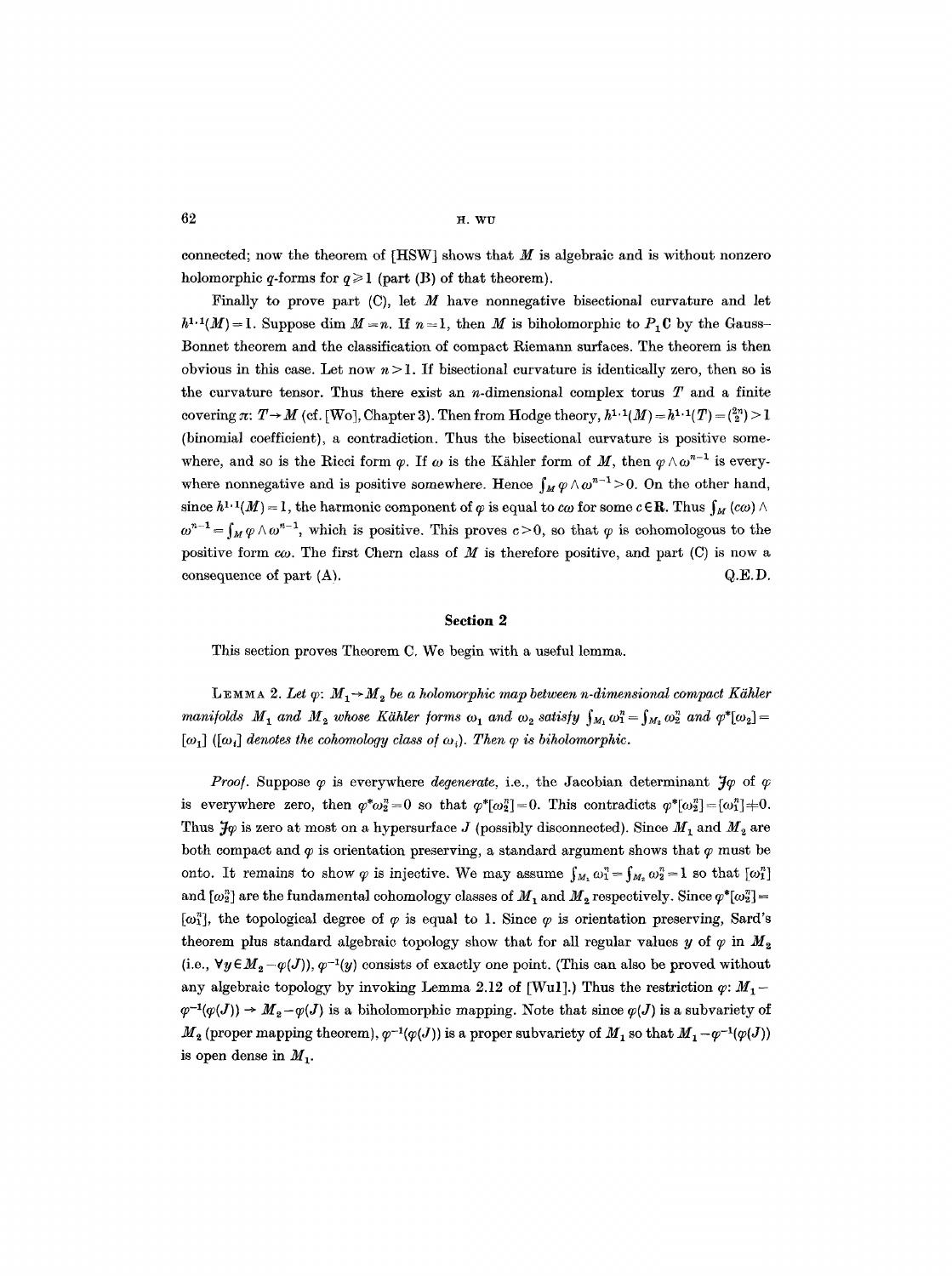If  $J$  is nonempty, we shall deduce a contradiction. Thus let  $J$  be a hypersurface in  $M_1$ . Observe that  $\varphi(J)$  is also of pure dimension  $n-1$  in  $M_2$  because  $\varphi^*[\omega_2] = [\omega_1]$  implies  $\varphi^*[\omega_2^{n-1}] = [\omega_1^{n-1}]$  which implies that for each branch J' of J,

$$
\int_{\varphi(J')} \omega_2^{n-1} = \varphi^*[\omega_2^{n-1}](J') = [\omega_1^{n-1}](J') = \int_{J'} \omega_1^{n-1} + 0.
$$

Thus  $\varphi: J \rightarrow \varphi(J)$  is a surjective holomorphic mapping between complex spaces of pure dimension  $n-1$ . Let  $J^s$  and  $\varphi(J)^s$  be the singular points of the spaces J and  $\varphi(J)$  and let  $J_1 \equiv J - J^s - \varphi^{-1}(\varphi(J)^s)$ ,  $\varphi(J)_2 \equiv \varphi(J) - \varphi(J)^s$ . Then the restriction map  $\varphi_{\#}: J_1 \rightarrow \varphi(J)_2$  is a holomorphic mapping between complex manifolds of dimension  $n-1$ , and is furthermore nondegenerate somewhere because  $\varphi: J \rightarrow \varphi(J)$  is surjective to begin with. Let  $x \in J_1$  be a point at which the Jacobian determinant of  $\varphi_{\#}$  is nonzero, and let  $y = \varphi_{\#}(x)$ . Now choose coordinate functions  $\{z_1, ..., z_{n-1}, w\}$  of  $M_1$  centered at x and coordinate functions  $\{u_1, ..., u_{n-1}, v\}$  of  $M_2$  centered at y such that locally  $J_1 = \{w=0\}$  and  $\varphi(J)_2 = \{v=0\}.$ Relative to these coordinate functions, let the components of  $\varphi_{\#}$  be  $\{f_1(z, w), ..., f_{n-1}(z, w),\}$  $g(z, w)$ , where we have written  $z \equiv (z_1, ..., z_{n-1})$ . Now along J (and near x), the Jacobian determinant of  $\{f_1, ..., f_{n-1}, g\}$  is zero. Thus at all points of the form  $(z, 0)$ , we have

$$
\det \left[\begin{array}{c|c}\n\frac{\partial f}{\partial z} & \begin{array}{c}\n\ast \\
\vdots \\
\ast \\
0 \end{array}\n\end{array}\right] = 0,
$$

where the row of zeros is due to the fact that  $d\varphi((\partial/\partial z_i)(0))=\sum_i a_{ij}(\partial/\partial u_j)(0)$  for  $i=1, \ldots, n$  $n-1$ . Since the Jacobian determinant of  $\varphi_{\#}$  is nonzero along  $J_1$  near x, det  $[(\partial f/\partial z)(z, 0)]+0$ for all z in a small neighborhood B of 0. Hence  $(\partial g/\partial w)(z, 0) \equiv 0$  for all z in B. From the well-known fact in one complex variable, we deduce the existence of an integer  $k, k \geq 2$ , such that for each fixed z in B, the mapping  $w \mapsto g(z, w)$  is k to 1. This implies that for some open set W of  $M_1$  containing x,  $\varphi: W-J \to \varphi(W)-\varphi(J)$  is a k to 1 map. This contradicts the fact established above that  $\varphi$  is biholomorphic on a dense open subset of  $M_1$ . Thus J must be empty and  $\varphi$  is biholomorphic on all of  $M_1$ .  $Q.E.D.$ 

*Proof of Theorem C.* Given  $M = M_1 \times M_2$ , where dim  $M_\alpha \geq 1$  for  $\alpha = 1, 2$ . Suppose M has a Kähler metric of nonnegative bisectional curvature. Since  $M$  is compact and simply connected, M splits holomorphically and isometrically into  $Q_1 \times ... \times Q_s$ , where each  $Q_i$  is a simply connected compact Kähler manifold such that  $H^{2}(Q_i, \mathbf{Z}) \cong \mathbf{Z}$  for each i. We may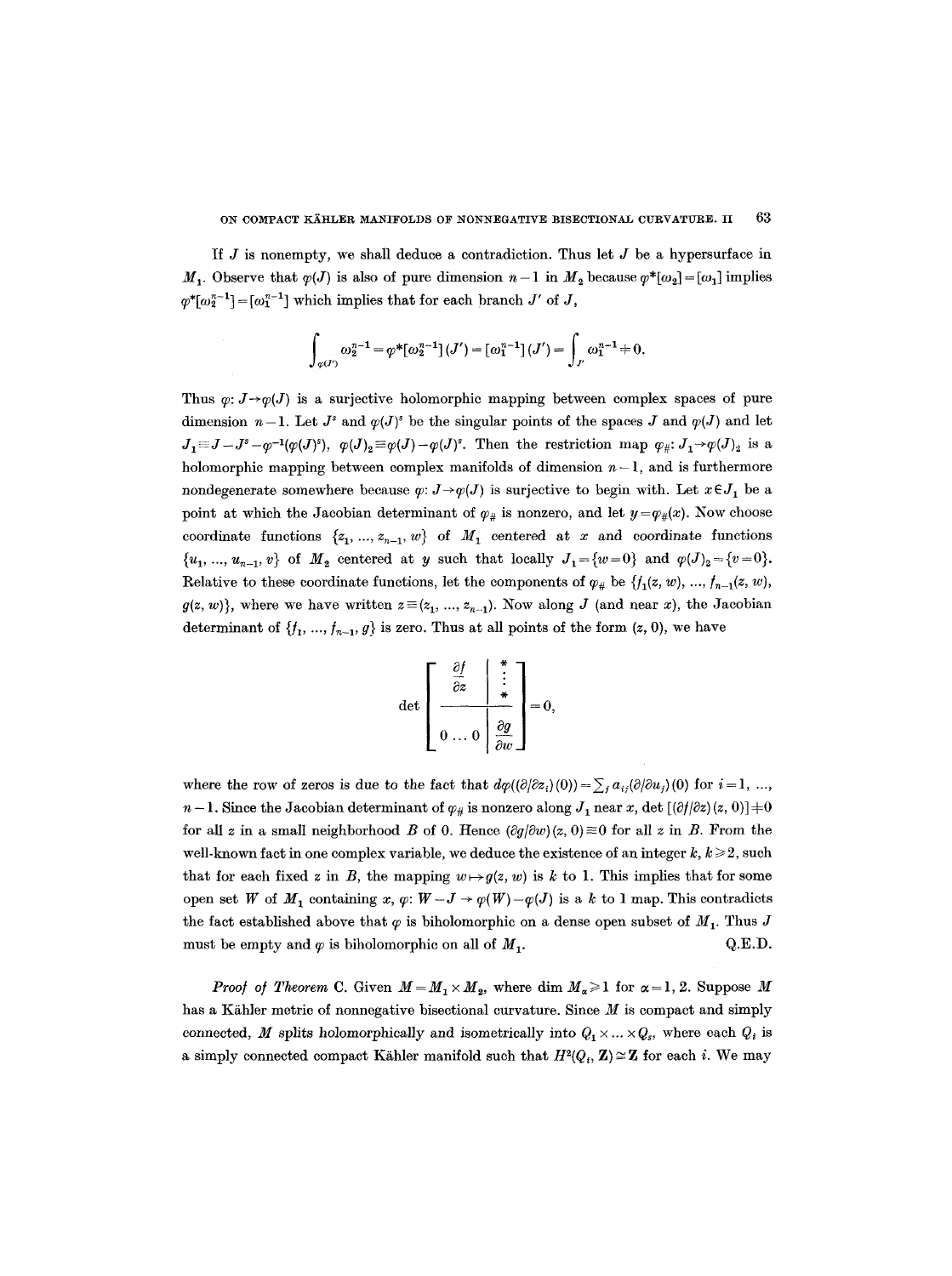64 **... WU ... WU ... WU ... WU** 

assume that the Kähler form  $\omega_i$  of  $Q_i$  is the positive generator of  $H^2(Q_i, \mathbf{Z})$ . Let  $\pi_i$ :  $M \rightarrow Q_i$ be the natural projection;  $\pi_t^* \omega_i$  will henceforth be abbreviated to  $\omega_i$ . Thus

$$
H^2(M,\mathbf{R}) = \mathbf{R}[\omega_1] \oplus \ldots \oplus \mathbf{R}[\omega_s]. \tag{2}
$$

Let  $p_{\alpha}: M \rightarrow M_{\alpha}$  be the natural projection for  $\alpha = 1, 2$ . Then

$$
H^{2}(M, \mathbf{R}) = p_{1}^{*} H^{2}(M_{1}, \mathbf{R}) \oplus p_{2}^{*} H^{2}(M_{2}, \mathbf{R}). \tag{3}
$$

After re-numbering if necessary, we may assume that for an integer  $u, 1 \leq u \leq s$ ,

$$
p_1^* H^2(M, R) \subset R[\omega_1] \oplus \ldots \oplus R[\omega_u]. \tag{4}
$$

This expression may be assumed to be *irredundant* in the sense that if any one factor  $\mathbf{Z}[\omega_j]$  ( $1 \leq j \leq u$ ) is deleted from (4), the inclusion will no longer be valid. Let dim  $M_u = m(\alpha)$ for  $\alpha = 1, 2$  and let dim  $Q_i = q(i)$  for  $i = 1, ..., S$ . We claim that  $q(1) + ... + q(u) = m(1)$ . Indeed, let  $\Omega_1$  be the Kähler form of some Kähler metric on  $M_1$  and let  $p_1^*[\Omega_1] = \sum_{i=1}^u a_i[\omega_i],$ where each  $q_i \in \mathbb{R}$ . Raising both sides to the power  $m(1)$ , we get

$$
0 \doteq p_1^* [\Omega_1^{m(1)}] = \left(\sum_{j=1}^u a_j [\omega_j]\right)^{m(1)},
$$

where the left inequality is due to the injectivity of  $p_1^*$  on cohomology. At the same time,  $\omega_i^{q(i)+1} = 0$  for each  $i = 1, ..., s$ , so that

$$
\left(\sum_{j=1}^u a_j[\omega_j]\right)^{q(1)+\ldots+q(u)+1}=0.
$$

Thus  $m(1) \leq q(1) + ... + q(u)$ . Suppose strict inequality holds. An elementary vector space argument using the irredundancy of (4) shows that there exists an  $[\eta] \in p_1^* H^2(M_1, R)$  such that  $[\eta] = \sum_{j=1}^{u} b_j[\omega_j]$  and each  $b_j \neq 0$ . Then

$$
[\eta^{q(1)+...+q(u)}] = (\sum_j b_j[\omega_j])^{q(1)+...+q(u)} = c_0 \left[ \prod_{j=1}^{j=u} b_j^{q(j)} \omega_j^{q(j)} \right] \neq 0,
$$

where the product  $\prod_{j=1}^{j=u}$  denotes exterior product and  $c_0$  denotes the product of binomial coefficients:

$$
c_0 = \left(\sum_{\substack{j=1\\j=1}}^{u} q(j)\right) \left(\sum_{\substack{j=1\\j\geq 1}}^{u-1} q(j)\right) \left(\sum_{\substack{j=1\\j\geq 1}}^{u-1} q(j)\right) \left(\frac{q(1)+q(2)}{q(1)}\right).
$$
(5)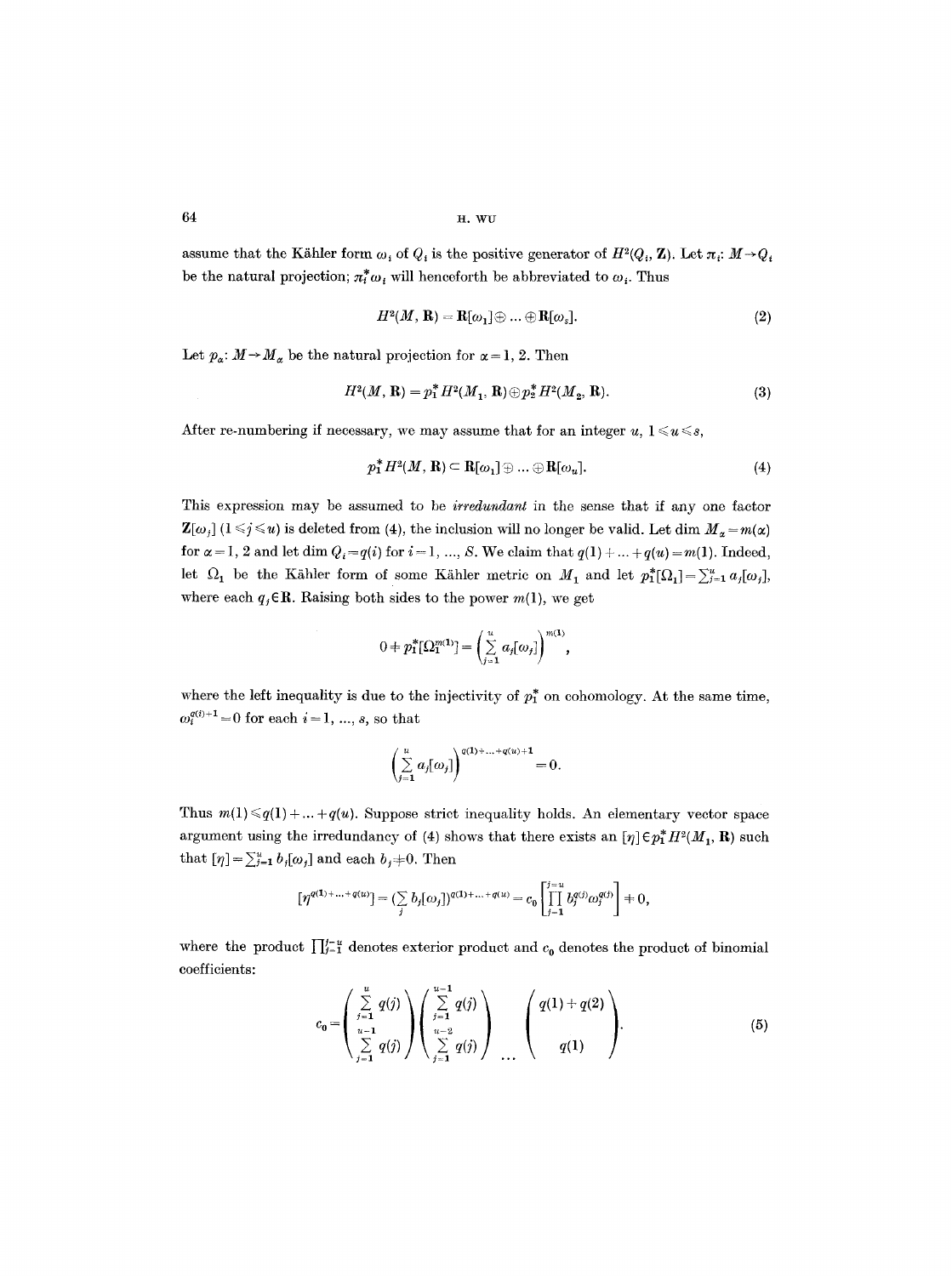Since  $\eta$  is a form on  $M_1$  and dim  $M_1 = m(1)$ , from the hypothesis that  $m(1) < q(1) + ... + q(u)$ we deduce  $\eta^{q(1)+...+q(u)}=0$ . This is a contradiction. Thus  $m(1)=q(1)+...+q(u)$  and  $u < s$ .

Similarly, there is a subset  $\{\alpha(1), ..., \alpha(k)\}\$  of  $\{1, ..., s\}$  such that

$$
p_2^* H^2(M_2, \mathbf{R}) \subset \mathbf{R}[\omega_{\alpha(1)}] \oplus \ldots \oplus \mathbf{R}[\omega_{\alpha(k)}],\tag{6}
$$

and such that this inclusion is irredundant. In the same way, we can prove  $m(2)$  =  $q(\alpha(1)) + ... + q(\alpha(k))$ . We now claim that in fact  $\{\alpha(1), ..., \alpha(k)\} = \{u+1, ..., s\}$ , so that

$$
p_2^* H^2(M_2, \mathbf{R}) \subset \mathbf{R}[\omega_{u+1}] \oplus \ldots \oplus \mathbf{R}[\omega_s]. \tag{7}
$$

To prove this, suppose  $\alpha(1) \in \{1, ..., u\}$ ; for definiteness, let  $\alpha(1) = 1$ . Then

$$
q(1) + \ldots + q(s) = m(1) + m(2) = \{q(1) + \ldots + q(u)\} + \{q(1) + q(\alpha(2)) + \ldots + q(\alpha(k))\}
$$
  
\n
$$
\Rightarrow q(u+1) + \ldots + q(s) = q(1) + q(\alpha(2)) + \ldots + q(\alpha(k))
$$
  
\n
$$
\Rightarrow \{\alpha(2), \ldots, \alpha(k)\} = \{u+1, \ldots, s\}.
$$

From (4) and (6), we conclude

$$
p_1^*H^2(M_1,\mathbf{R})\oplus p_2^*H^2(M_2,\mathbf{R})\subseteqq \mathbf{R}[\omega_1]\oplus\ldots\oplus\mathbf{R}[\omega_s],
$$

which contradicts (3). Similarly no  $\alpha(i)$  can belong to  $\{1, ..., u\}$ . Therefore  $\{\alpha(1), ..., \alpha(k)\}$  $\{u+1, ..., s\}$ , which proves (7). Comparing (4), (7) and (2), (3), we obtain:

$$
p_1^* H^2(M_1, \mathbf{R}) = \mathbf{R}[\omega_1] \oplus \dots \oplus \mathbf{R}[\omega_u],
$$
  
\n
$$
p_2^* H^2(M_2, \mathbf{R}) = \mathbf{R}[\omega_{u+1}] \oplus \dots \oplus \mathbf{R}[\omega_s].
$$
\n(8)

Now fix  $y_0 \in M_2$ , and define  $i_1: M_1 \rightarrow M_1 \times M_2 \equiv M$  by  $i_1(x)=(x, y_0)$ . Also let  $\pi': M \equiv$  $Q_1 \times \ldots \times Q_s \rightarrow Q_1 \times \ldots \times Q_u$  be the natural projection  $(\pi_1, ..., \pi_u)$ . Let  $\varphi: M_1 \rightarrow Q_1 \times \ldots \times Q_u$  be the composite of the following maps:

$$
M_1 \xrightarrow{i_1} M_1 \times M_2 \equiv M \equiv Q_1 \times \ldots \times Q_s \xrightarrow{\pi'} Q_1 \times \ldots \times Q_u.
$$

Similarly, let  $\psi: Q_1 \times \ldots \times Q_u \to M_1$  be the composite of the following maps:

$$
Q_1 \times \ldots \times Q_u \xrightarrow{j'} Q_1 \times \ldots \times Q_s \equiv M \equiv M_1 \times M_2 \xrightarrow{p_1} M_1
$$

where *j'* is defined by fixing  $q_j \in Q_j$  (*j* = *u* + 1, ..., *s*) and let *j'*( $z_1$ , ...,  $z_u$ ) = ( $z_1$ , ...,  $z_u$ ,  $q_{u+1}$ , ...,  $q_s$ ). We claim  $\psi \varphi: M_1 \rightarrow M_1$  is a holomorphic automorphism. To see this, let  $\Omega$  be the Kähler

<sup>5 - 812901</sup> *Acta mathematica* 147. Imprimé le 11 Decembré 1981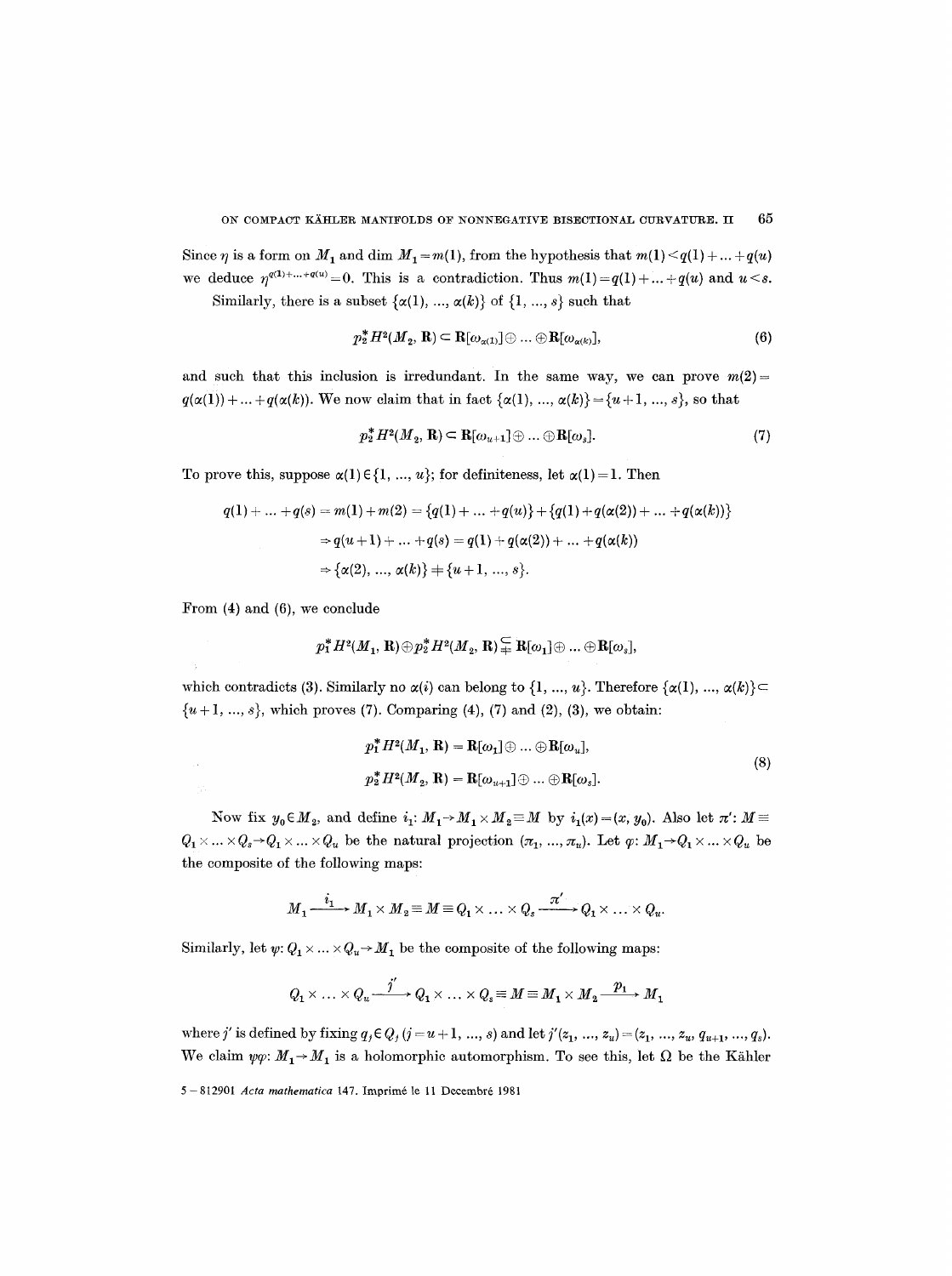$66$  H. WU

form of some Kähler metric on  $M_1$  and let  $p_1^*[\Omega]=\sum_{j=1}^u a_j[\omega_j]$ , where  $a_j \in \mathbb{R}$  for all  $j=$ 1, ..., u (see (8)). Raising both sides to the power  $m(1) = q(1) + ... + q(u)$ , we get

$$
p_1^*[\Omega^{m(1)}] = c_0[a_1^{q(1)}\omega_1^{q(1)}\wedge \ldots \wedge a_u^{q(u)}\omega_u^{q(u)}],
$$

where  $c_0$  is as in (5). Since  $\Omega^{m(1)} \neq 0$  and since  $p_1^*$  is injective on cohomology, the left side is nonzero. This implies  $a_j \neq 0$  for each j. Now  $\Omega$  is a positive form on  $M_1$  and  $p_1$  is a holomorphic map, so  $p_1^*\Omega$  is positive semi-definite on M. Since each  $\omega_i$  is positive semi-definite on M, we deduce from  $[p_1^* \Omega] = [\sum_i a_i \omega_i]$  that each  $a_i \ge 0$ . Hence  $a_i > 0$  Vj. It follows that each  $a_j\omega_j$  is the Kähler form of some Kähler metric on  $Q_j$  and that  $\omega = a_1\omega_1 + ... + a_u\omega_u$  is the Kähler form of some Kähler metric on  $Q_1 \times ... \times Q_u$ . Observe also that the composite mapping  $M_1 \xrightarrow{i_*} M_1 \times M_2 \xrightarrow{p_1} M_1$  given by  $x \mapsto (x, y_0) \mapsto x$  is the identity so that  $i_1^* p_1^* =$  $H^{2}(M_1, R) \rightarrow H^{2}(M_1, Z)$  is the identity. In view of (8),  $i_{1}^{*}[\omega] = i_{1}^{*}p_{1}^{*}[\Omega] = [\Omega]$ . Combining these remarks we see that  $\varphi^*[\omega] = [\Omega]$ . In an entirely analogous manner,  $\psi^*[\Omega] = [\omega]$ . Altogether,  $(\psi \varphi)^*[\Omega] = [\Omega]$ . By Lemma 2,  $\psi \varphi$  is biholomorphic as claimed. Consequently  $\varphi: M_1 \rightarrow Q_1 \times ... \times Q_u$  is an injective holomorphic mapping between compact complex manifolds of the same dimension. Since  $\varphi$  is automatically onto under the circumstance,  $\varphi$  is itself biholomorphic.

With the same argument, one shows that  $M_2$  and  $Q_{u+1} \times ... \times Q_s$  are biholomorphic. Since M is holomorphically isometric to  $(Q_1 \times ... \times Q_u) \times (Q_{u+1} \times ... \times Q_s)$ , M is also holomorphically isometric to  $M_1 \times M_2$ . Q.E.D.

## **Section 3**

We now prove Theorem D. Since  $M$  is simply connected by assumption, the theorem of [HSW] implies that M is holomorphically isometric to  $Q_1 \times ... \times Q_s$  where the notation will be as in the proof of Theorem C in the preceding section. In particular, we recall

$$
H^2(M, \mathbf{R}) = \mathbf{R}[\omega_1] \oplus \ldots \oplus \mathbf{R}[\omega_s]. \tag{2}
$$

*Proof of (A).* Let L be a quasi-positive line bundle on M and let  $c_1(L) = \sum_{i=1}^{s} a_i[\omega_i],$  $a_i \in \mathbb{R}$ . Let  $\Phi$  be a quasi-positive real (1, 1)-form representing  $c_1(L)$ , and suppose  $\Phi$  is positive definite at  $x = (x_1, ..., x_s) \in Q_1 \times ... \times Q_s \equiv M$ . Since M is algebraic by [HSW], so is each  $Q_i$ . Let C be a curve in  $Q_1$  through  $x_1$ ; we may identify C with  $(C, x_2, ..., x_s) \subseteq M$ . Then

$$
0 < \int_C \Phi = \int_C c_1(L) = \int_C a_1 \omega_1 = a_1 \cdot (\text{volume of } C),
$$

This shows  $a_1 > 0$ . Similarly  $a_i > 0$  Vi. Thus  $c_1(L) = [\sum_i a_i \omega_i]$  and  $c_1(L)$  is positive. Q.E.D.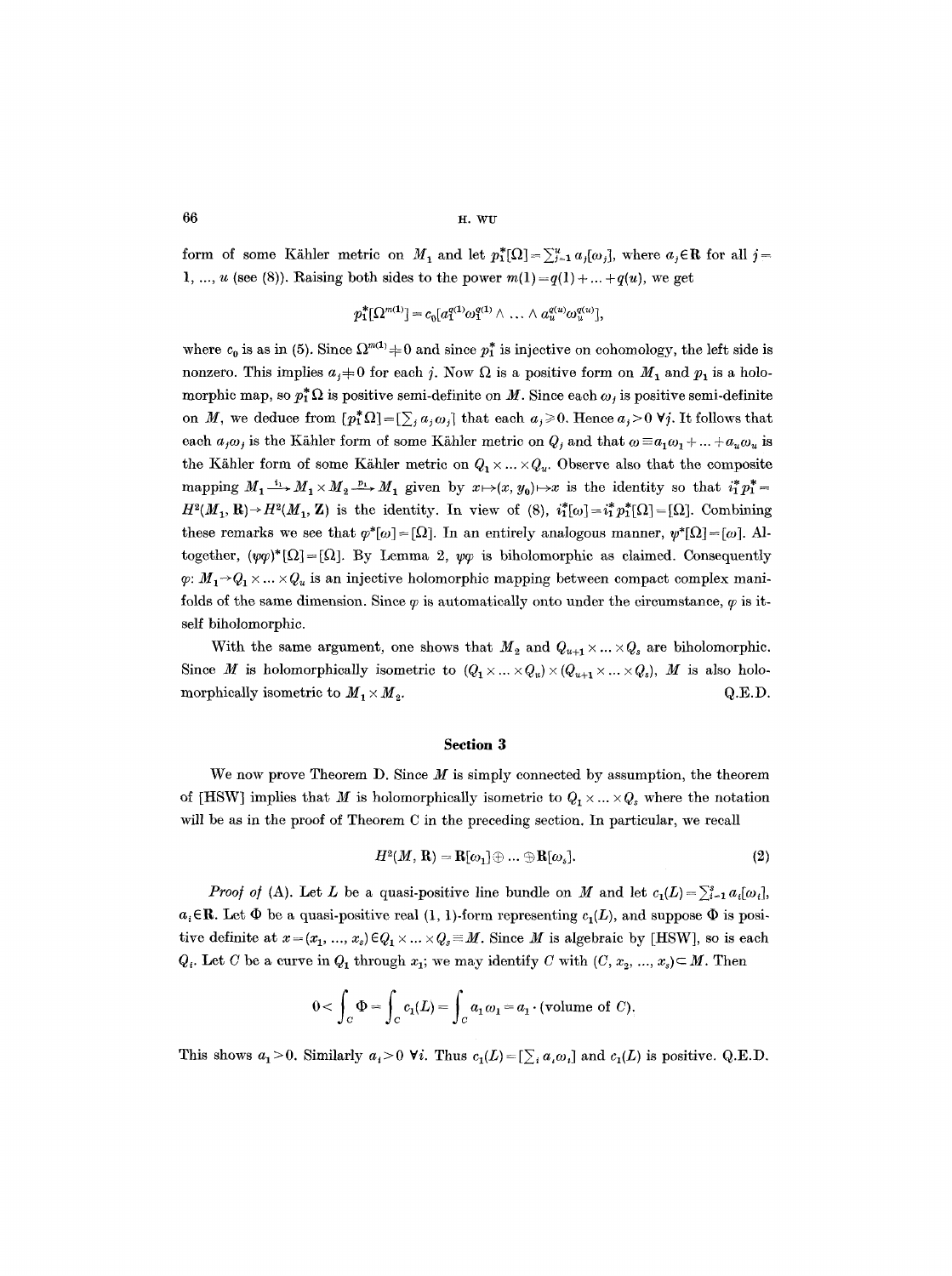*Proof of (B).* Let  $H$  be a hypersurface in  $M$ ; it defines a holomorphic bundle whose Chern class we simply denote by  $c_1(H)$ . It suffices to show that  $c_1(H)$  contains a positive real (1,1)-form. Using (2) again, we write  $c_1(H) = \sum_{i=1}^s a_i[\omega_i]$ ,  $a_i \in \mathbb{R}$ . To prove  $a_i > 0$   $\forall i$ , let  $h_i$  be a hypersurface in  $Q_i$  whose homology class  $[h_i]$  is the Poincaré dual of  $\omega_i$  in  $Q_i$ , and let

$$
H_i \equiv Q_1 \times \ldots \times Q_{i-1} \times h_i \times Q_{i+1} \times \ldots \times Q_s.
$$

Then H, is a hypersurface in M whose homology class  $[H_i]$  is the Poincaré dual of  $\omega_i$  in M. From (2) we obtain

$$
H_{2n-2}(M,\mathbf{R})=\mathbf{R}[H_1]\oplus...\oplus\mathbf{R}[H_s],
$$

where  $n = \dim M$ . Since  $c_1(H)$  is the Poincaré dual of [H], we also have

$$
[H] = \sum_{i=1}^s a_i[H_i].
$$

Let C be a curve in  $Q_1$  passing through a smooth point  $x_1 \in h_1$  such that C has no component lying in  $h_1$ ; such a curve can be constructed by standard procedures. Then the intersection number  $[C] \circ [h_1]$  must be positive because the subvarieties C and  $h_1$  satisfy  $C \cap h_1 + \emptyset$ (cf. [GrH], pp. 63-64). If we identify C with the curve  $(C, x_2, ..., x_s)$  of M, where each  $x_j$  $(j \geq 2)$  is an arbitrary but fixed point in  $Q_j$ , then for the same reason,  $[C] \circ [H] > 0$ . Thus

$$
0 \leq [C] \mathbf{o}[H] = [C] \mathbf{o} \left[\sum_i a_i H_i\right] = a_1 [C] \mathbf{o}[h_1].
$$

Therefore  $a_1 > 0$ . The same proof now shows  $a_j > 0$  for each j.  $Q.E.D.$ 

We wish to extract a more general statement from the preceding proof. Consider the following condition on a compact complex manifold  $N$ :

*Each nonzero effective divisor in N defines a positive holomorphic line bundle in N.* (9)

Now a moment's reflection shows that the reasoning in the proof of (B) also proves

**LEMMA 3.** If N is the direct product of a finite number of algebraic manifolds  $N_1 \times ... \times N_s$ and  $H^2(N_i, \mathbf{R}) \cong \mathbf{R}$  for each i, then N has property (9).

The importance of the condition (9) stems partly from the following theorem of Grauert [G]: If a nonsingular hypersurface N in a complex manifold  $M$  has the property (9), then N is an exceptional analytic set iff  $N$  has a negative normal bundle.

*Proof of* (D). By assumption,  $H^2(M, R) \cong R$ . Let N be a nonsingular hypersurface. First assume dim  $M \ge 4$ . By part (B), the line bundle defined by N has positive Chern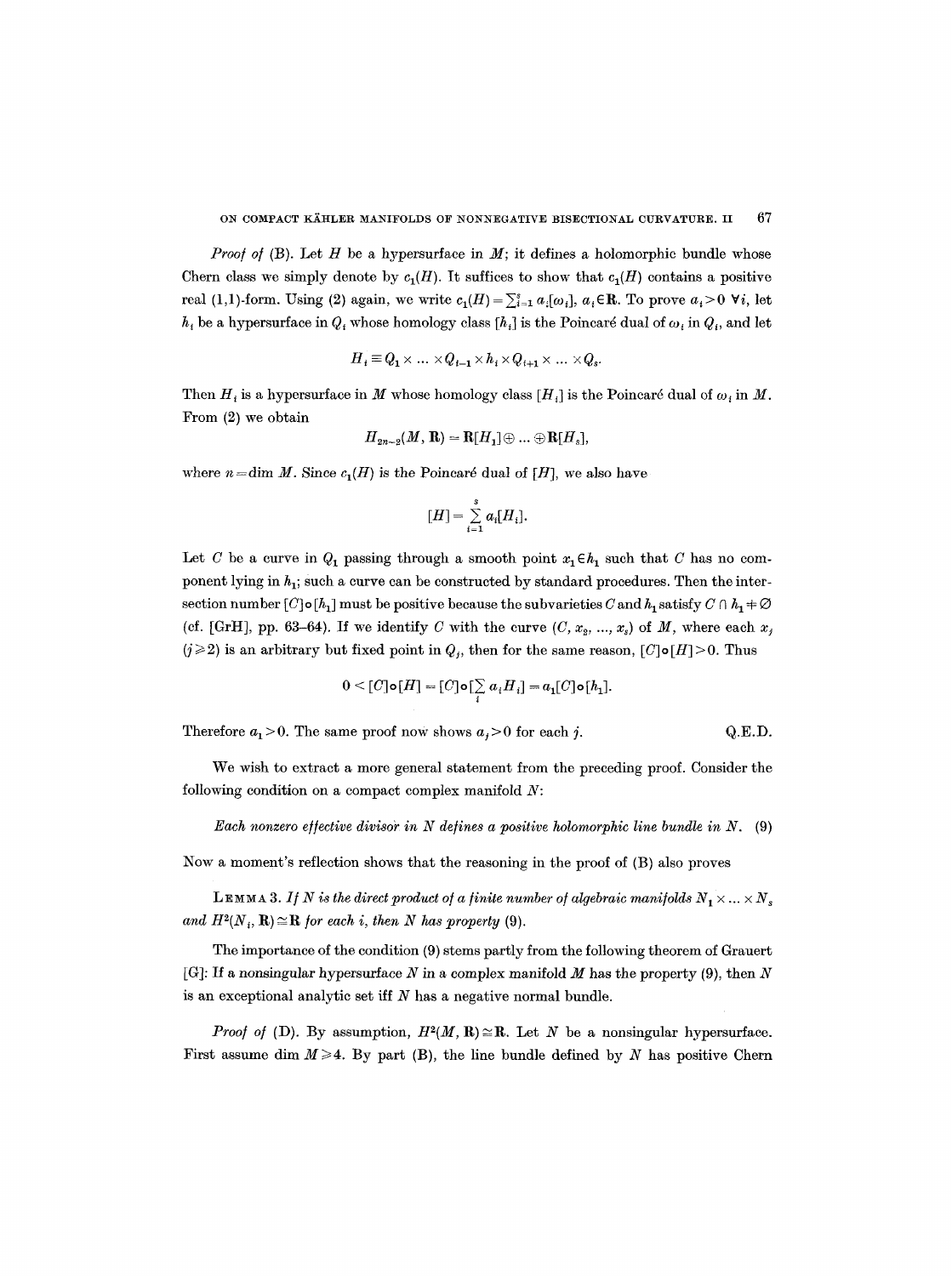$68$  H. WU

class. The Lefschetz hyperplane theorem (cf. [Bo]) then implies that  $H^2(N, \mathbf{Z}) \cong H^2(M, \mathbf{Z}) \cong$  $\mathbf{Z}$ . By Lemma 3, N has property (9). If N is exceptional, the above-cited theorem of Grauert would imply that N has a negative normal bundle  $\mathcal{H}$ ; this means  $c_1(\mathcal{H})$  has a representative real (1,1)-form  $\xi_1$  which is negative definite. On the other hand,  $\eta$  is a quotient bundle of the restriction of the holomorphic tangent bundle  $TM$  to  $N$ . Since the bisectional curvature is nonnegative,  $TM$  has nonnegative curvature in the sense of Griffiths  $\lfloor \text{Gr} \rfloor$  and hence its quotient bundle  $\mathcal{U}$  also has nonnegative curvature. Thus  $c_1(\mathcal{U})$  can also be represented by a real (1,1)-form  $\xi_2$  which is positive semi-definite. However, on an algebraic manifold this situation of representing the same cohomology class  $c_1(\mathcal{H})$  by both a negative definite form  $\zeta_1$  and a positive semidefinite form  $\zeta_2$  is impossible: take any curve C on M, then

$$
0\leqslant \int_C \xi_2 = \int_C c_1(\boldsymbol{\mathcal{H}}_N) = \int_C \xi_1 < 0.
$$

Thus  $N$  is not exceptional.

If  $M$  has dimension 2, then every nonsingular hypersurface  $N$  in  $M$  is a Riemann surface which obviously satisfies  $(9)$ . Thus the preceding proof also applies.  $Q.E.D.$ 

*Remark.* Assertion (D) of Theorem D is still expected to be valid when dim *M=3,*  but the preceding proof completely breaks down in this case. For instance, let  $M=P_aC$ ; then any nonsingular cubic surface N in  $P_3C$  contains six exceptional curves which of course never give rise to positive line bundles on N ([GrH], p. 480 ff.). Thus there is no way to apply the above theorem of Grauert to conclude that  $N$  is not exceptional.

*Proof of* (C). Let E be a nonsingular divisor of M which can be blown down to a nonsingular submanifold S of dimension k,  $0 \le k \le \dim M - 2$ . Then E is fibred over S with fibre  $P = P_{n-r-1}$ C. The normal bundle  $\mathcal N$  of E restricted to each fibre P is just the universal (tautological) line bundle of P (cf. [GrH], p. 607). Write L for the homology class in P defined by a complex line. From the well-known facts about the universal bundle, we have  $\int_{L} c(\mathcal{H}) = -1$ . On the other hand,  $\mathcal{H}$  is a quotient bundle of the nonnegative holomorphic vector bundle  $TM|_E$  and is hence nonnegative; therefore  $\int_L c(\mathcal{H}) \geq 0$ . Contradiction. Q.E.D.

**Section 4** 

We finally prove Theorem E. Before giving the proof, we mention an open problem. Because of the theorem of Mori  $([M])$  we now know that among all compact irreducible Hermitian symmetric spaces, only complex projective spaces have a positive tangent bundle. However, every compact irreducible Hermitian symmetric space  $S$  is known to be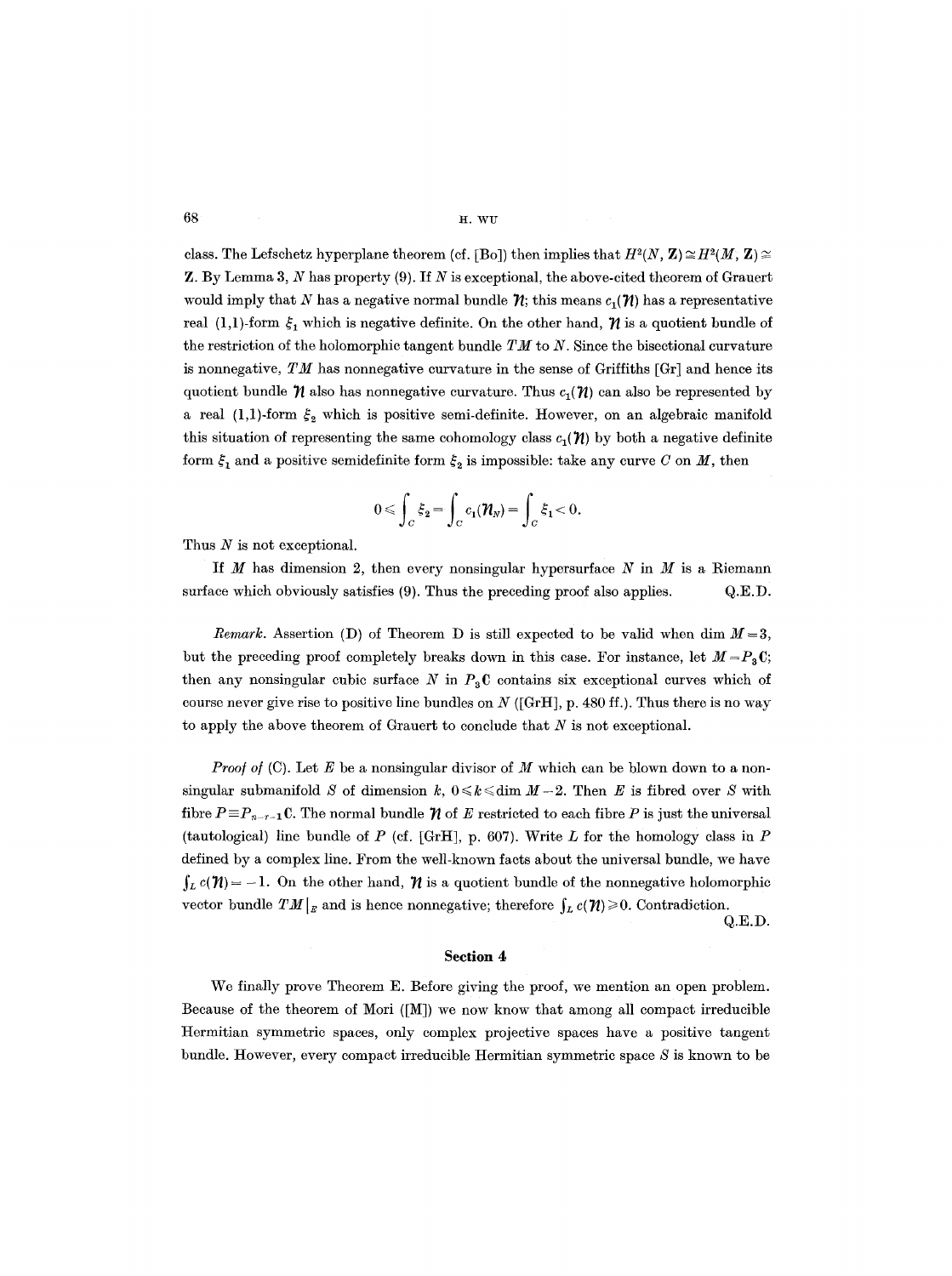simply connected, satisfies  $H^2(S, \mathbf{Z}) \cong \mathbf{Z}$ , and has positive  $\wedge^n TS$  (*n* = dim S and *TS* is the holomorphic tangent bundle of S). The open problem is to determine the smallest such integer  $k$  in terms of the rank of  $S$ , especially when  $S$  is a complex Grassmannian.

*Proof of Theorem E.* First observe that for all integers k such that  $1 \leq k \leq n-1$  $(n = \dim M)$ ,

$$
\wedge^k TM \text{ quasi-positive} \Rightarrow \wedge^{k+1} TM \text{ quasi-positive.}
$$
 (10)

By assumption and (10), M has a quasi-positive  $\wedge^n TM$  and hence quasi-positive Ricci curvature. By part (A) of Theorem B, M is simply connected and  $h^{2,0}(M) = 0$ . If we can prove  $h^{1,1}(M) = 1$ , then  $H^2(M, R) \cong R$ . The universal coefficient theorem for cohomology then implies  $H^2(M, \mathbf{Z}) \cong \mathbf{Z}$ .

To show  $h^{1,1}(M)=1$ , it suffices to show every harmonic (1,1)-form  $\xi$  is a constant multiple of the Kähler form  $\omega$ . Let dim  $M = 2m$  and let  $\wedge^m TM$  be quasi-positive (the case where dim  $M = 2m + 1$  can be handled the same way). Notation and assumption as in  $(\star)$  of Section 1 in [HSW], we consider the restriction of the function  $F(\xi)$  to an open subset W of M where the curvature of  $\wedge^m TM$  is positive. Recall that for nonnegative bisectional curvature, we always have  $F(\xi) \equiv 0$  and  $\xi$  is parallel (Lemma 1 of [HSW]). Fix an  $x \in W$  and it will be understood that the following discussion takes place entirely in the tangent space *M<sub>x</sub>*. We claim:  $\xi_{11^*} = \xi_{22^*} = ... = \xi_{(2m)(2m)^*}$ . To prove  $\xi_{11^*} = \xi_{22^*}$ , for instance, if  $R_{11^*22^*}>0$ , then the desired equality would follow directly from  $F(\xi)=0$  (see  $(\star)$  of [HSW]). Thus assume  $R_{11*22*} = 0$ . Let  $S_1$  be the subset of  $\{3, 4, ..., 2m\}$  such that  $j \in S_1$  iff  $R_{11^{*}i^{*}} > 0$ .  $S_1$  has at least m elements for the reason that, if not, then  $\{3, ..., 2m\} - S_1$ would contain at least  $m-1$  elements which may be assumed to be  $\{m+2, ..., 2m\}$  for definiteness. Then by the definition of  $S_1$ ,

$$
R_{\mathbf{11}^* \, \mathbf{22}^*} + R_{\mathbf{11}^*(m+2)(m+2)^*} + \ldots + R_{\mathbf{11}^*(2m)(2m)^*} = 0,
$$

and this contradicts the positivity of  $\wedge^m TM$  at x. Similarly if  $S_2$  is the subset of  $\{3, 4, ..., 2m\}$  such that  $j \in S_2$  if  $R_{22^*jj^*} > 0$ , then  $S_2$  also has at least m elements. Since  $\{3, 4, ..., 2m\}$  contains only  $2m-2$  elements,  $S_1 \cap S_2 \neq \emptyset$ ; let  $i \in S_1 \cap S_2$ . Then  $R_{11^*i i^*} > 0$ and  $R_{22^*ii^*} > 0$ . Again it follows from  $F(\xi) = 0$  that these inequalities force the equalities  $\xi_{11^*}=\xi_{ii^*}$  and  $\xi_{22^*}=\xi_{11^*}$ . Thus  $\xi_{ii^*}=\xi_{22^*}$ . In the same way,  $\xi_{11^*}=\xi_{jj^*}$  for all  $j=2, ..., 2m$ .

Now let  $\alpha(x)$  be the common value of  $\{\xi_{11^*}, ..., \xi_{(2m)(2m)^*}\}\$  at x,  $x \in W$ . Then  $\xi = \alpha\omega$  on W, where  $\omega$  is the Kähler form. Since both  $\xi$  and  $\omega$  are parallel,  $\alpha$  must be a constant. With this  $\alpha$ , consider the globally defined parallel form  $(\xi - \alpha \omega)$  on  $M$ ;  $(\xi - \alpha \omega)$  vanishes on W, so being parallel, it vanishes identically. Thus  $\xi = \alpha \omega$  on M.  $Q.E.D.$